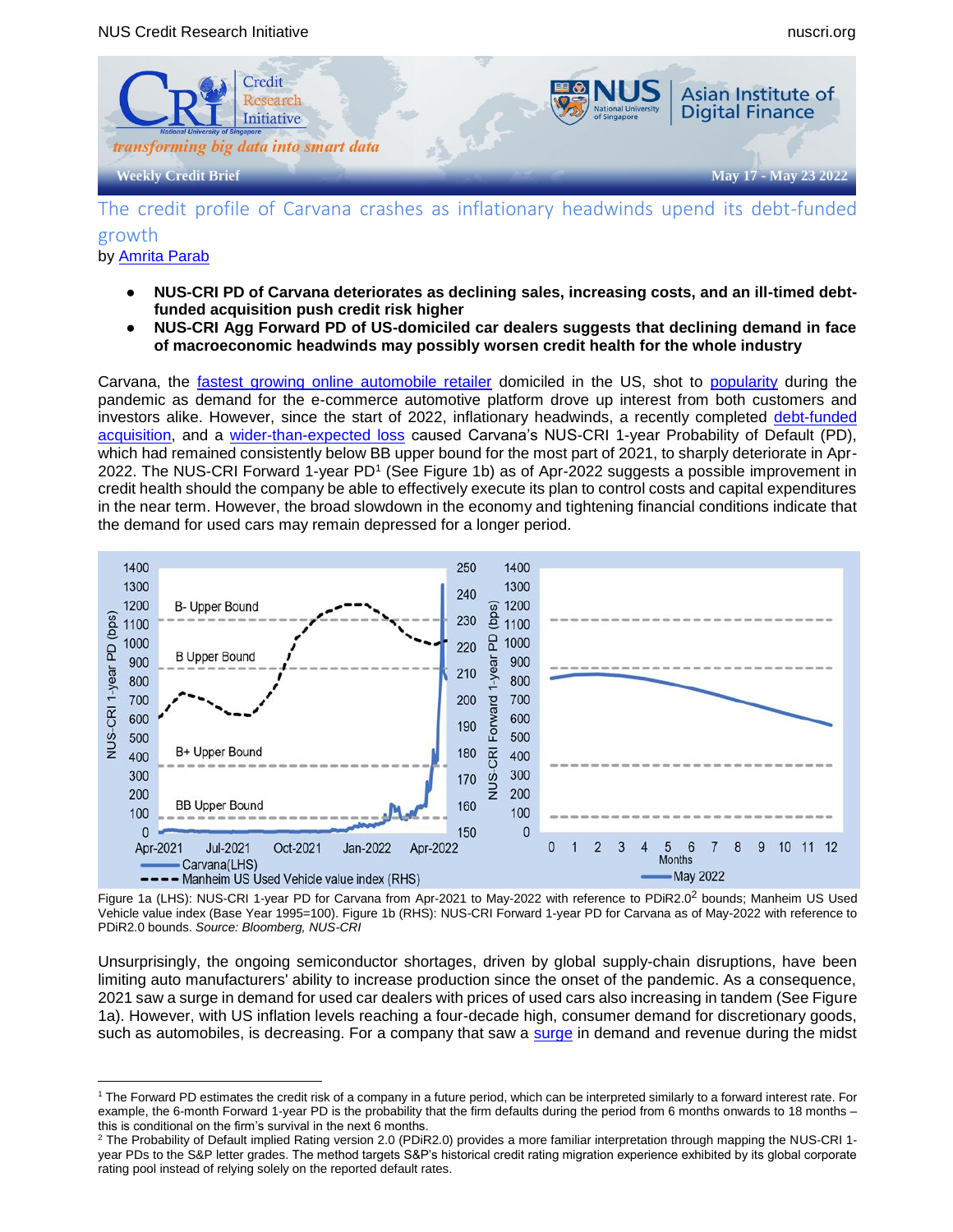#### NUS Credit Research Initiative nuscri.org

 $\overline{a}$ 

of the pandemic, Carvana reported its first decline in sales in Q1 2022<sup>3</sup>. Owing to its worsening operating performance since 2017, Carvana has historically relied on external financing to support its working capital needs. The company has also incurred significant capital expenditures as it prioritized growth over financial health, making it vulnerable to increasing borrowing costs, which could, in turn, further squeeze its narrowing margins. Moreover, Carvana's reckless procurement of [expensive inventory,](https://www.cnbc.com/2022/05/16/how-carvana-went-from-a-wall-street-top-pick-to-meme-stock-trading.html) that remained unsold<sup>4</sup> amid low demand, inflated costs as additional storage and maintenance expenses would need to be incurred. In Q1 2022, the company realized a loss of [USD 3,255](https://www.bloomberg.com/news/articles/2022-05-18/used-car-prices-scare-potential-carvana-carmax-investors) on every vehicle sold, as the EBITDA margin decreased to -10.4%. The impact of the unfavorable macroeconomic conditions, especially waning demand, was felt by the rest of the industry as well. Figure 2a and 2b show the NUS-CRI Aggregate (Median) 1-year PD (Agg PD) and Forward 1 year PD (Agg Forward PD) for listed car dealers domiciled in the US worsening over the next 12 months, crossing the BB upper bound when referenced to PDiR2.0. The deteriorating credit profile and negative credit outlook suggest that the industry may also be susceptible to Carvana's current woes, hence, its situation may be referred to as a warning against adopting aggressive expansion strategies in the current macroeconomic scenario.



Figure 2a (LHS): NUS-CRI Agg (median) 1-year PD for US Car Dealers from Apr-2021 to May-2022 with reference to PDiR2.0 bounds. Figure 2b (RHS): NUS-CRI Agg (median) Forward 1-year PD for US Car Dealers as of May-2022 with reference to PDiR2.0 bounds. *Source: NUS-CRI*

Carvana's recent acquisition of Adesa<sup>5</sup> was aimed at leveraging Adesa's business strengths to increase capacity, improve delivery times, and boost sales by providing a wider product offering to consumers. However, the company's growth strategy proved to be ill-timed as it came just as the impact of inflation on vehicle sales became apparent. Carvana has been relying heavily on capital markets to raise financing due to its weak liquidity position (See Table 1). With unfavorable macroeconomic factors impacting earnings, the company's declining sales and poor operating results have made it [difficult](https://www.ft.com/content/49b09474-1bb8-4d28-ad22-a62854c1fb9c) for Carvana to access capital markets. When its recent bond offering to fund the acquisition failed to attract investors, it was forced to add investor-friendly covenants and agree on a *higher coupon rate of 10.25%*<sup>6</sup> in order to secure funding, signaling that its access to bond markets will only get more difficult going forward. Similar to debt markets, the company's access to equity markets may continue to be hindered as investors [lose](https://www.bloomberg.com/news/articles/2022-05-18/used-car-prices-scare-potential-carvana-carmax-investors) [confidence.](https://www.bloomberg.com/news/articles/2022-05-18/used-car-prices-scare-potential-carvana-carmax-investors)

<sup>&</sup>lt;sup>3</sup> Concurrent with a slowdown in demand, the prices of used cars also dropped adding to the pressure on the company's revenue-generating abilities.

<sup>4</sup> As of Mar-2022, inventories comprise 43.6% of Carvana's total assets; while average inventory days have increased to 91.8 in Q1 2022 from 59.1 for the same period in 2020.

<sup>5</sup> Carvana announced its intent to acquire the physical auction business of Adesa US from KAR Global in Feb-2022 for USD 2.2bn. The deal was successfully completed in May-2022.

 $6$  The bond, which was issued at the start of May, is currently trading at a YTM of 13.37%, close to three percentage points higher than at issuance.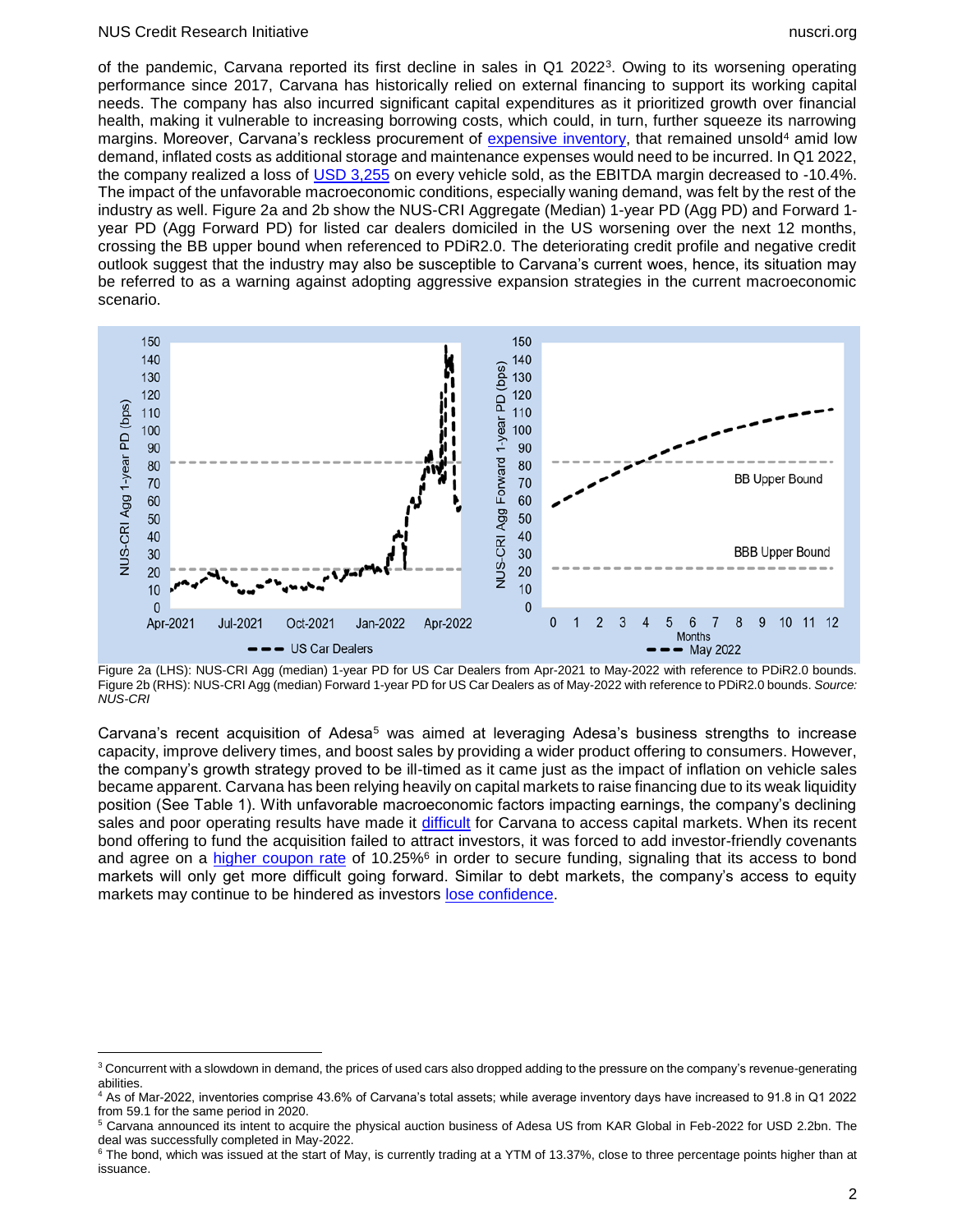$\overline{a}$ 

|                            | Q <sub>2</sub> 2021 | Q3 2021 | Q4 2021  | Q1 2022  |
|----------------------------|---------------------|---------|----------|----------|
| EBITDA to interest expense | 2.77x               | 0.38x   | $-0.87x$ | $-5.72x$ |
| Quick ratio                | 0.61x               | 0.67x   | 0.33x    | 0.23x    |
| Debt to capital            | 80.9%               | 84.8%   | 91.7%    | 99.2%    |

Table 1: Key financial ratios of Carvana. *Source: Bloomberg*

Going forward, the credit health of Carvana will largely depend on its ability to improve operational efficiency. The company has shown commitment to optimizing its operating expenses<sup>7</sup> and reducing dependence on external financing. At the same time, Carvana expects to reduce long-term borrowings by [lowering](https://investors.carvana.com/~/media/Files/C/Carvana-IR/documents/update-on-carvana-operating-plan-may-2022.pdf) its capital expenditure in the upcoming quarters. Should the company be able to tide over its current distressed position, and successfully realize its planned operational objectives, it may see an improvement in its credit health. The hump-shaped forward PD curve in Figure 1b suggests that data-based prediction seems to lend support to such a scenario.

<sup>&</sup>lt;sup>7</sup> In the near term, Carvana has set a targeted [goal](https://investors.carvana.com/~/media/Files/C/Carvana-IR/documents/update-on-carvana-operating-plan-may-2022.pdf) to reduce SG&A expenses from around USD 4,700 per unit to USD 3,000 per unit. Simultaneous to the completion of the acquisition, the company laid off 12% of its workforce in an effort to bring down costs by an estimated USD 125mn annually. In addition to personnel costs, the company also expects to realize savings via efficient management of advertisement and logistics expenses.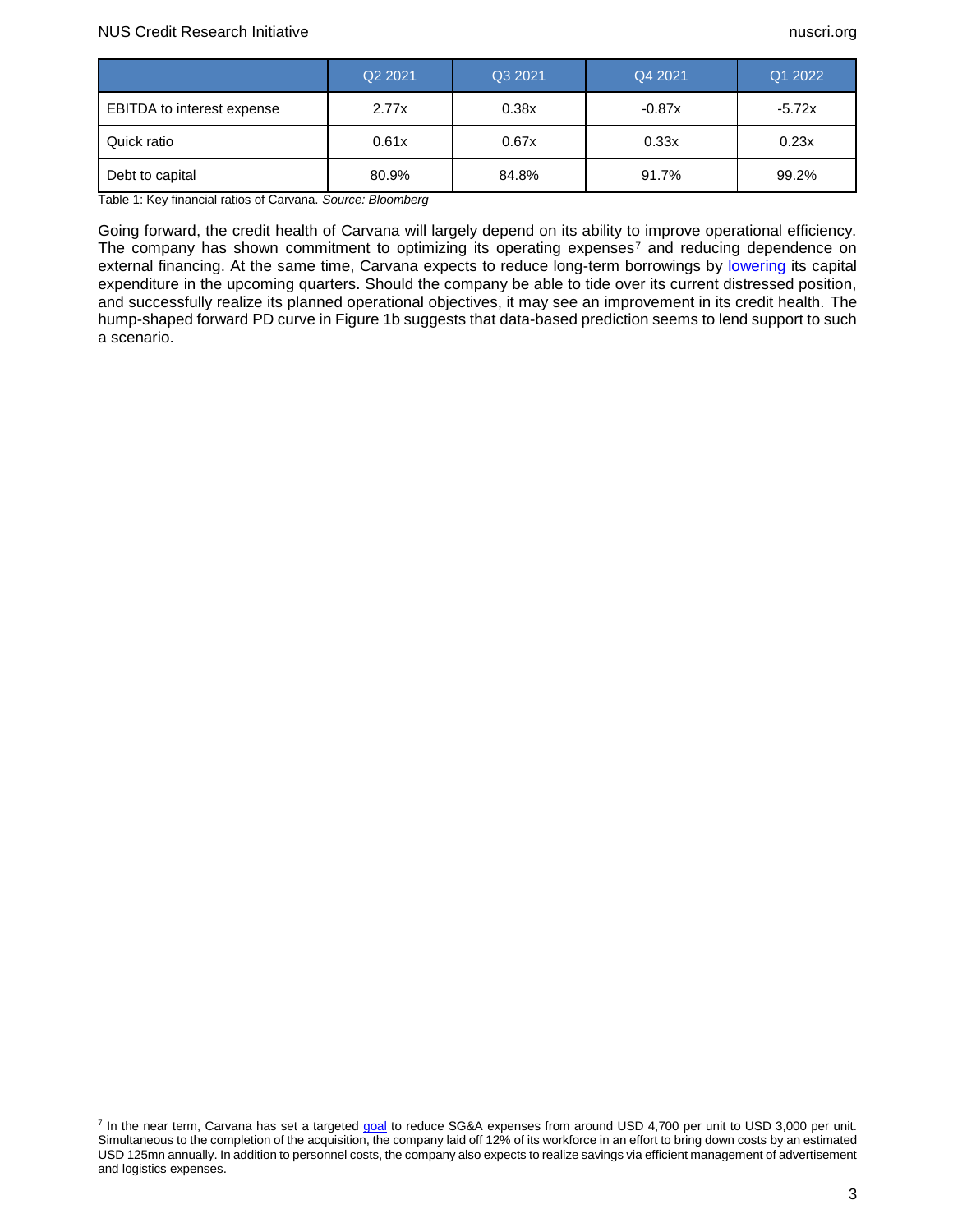# **Credit News**

## **Investors urge US to extend Russian bond payment waiver**

**May 18.** Investors are urging the US office of foreign assets control (OFAC) for an extension on the waiver that allows them to receive payments on Russian bonds despite the ongoing sanctions against the country. The extension of the waiver will also allow depositary receipts tied to Russian companies more time to convert them to local shares. So far, this has been restricted by the sanctions increasing liquidity and counterparty risk as market participants do not wish to hold securities and bonds of Russian corporates. Should the extension of the waiver not go through, the Russian government will be one step closer to default, with the resultant fallout rippling through the Russia-domiciled corporates. [\(Bloomberg\)](https://www.bloomberg.com/news/articles/2022-05-20/investors-urge-us-to-extend-russian-bond-payment-waiver)

## **Chinese developers get state help to tap bond market**

**May 19.** China's central bank and its property developers are utilizing a myriad of measures to revive the real estate industry which had nosedived last year owing to the weak economic sentiments of the nation and the poor financial structure of developers. China's central bank attempts to improve the accessibility of mortgage loans by reducing mortgage rates and easing procedural restrictions. The developers, on the other hand, tap into the bond and credit derivatives market to reduce credit risk. However, the credit derivative tool is a less viable option for weaker firms that carry a greater credit risk. Therefore, as stronger developers have more resources to tap into to mitigate their default risk, these players are likely to make up a substantial portion of the Chinese property market in the future. [\(WSJ\)](https://www.wsj.com/articles/chinese-developers-get-state-help-to-tap-bond-market-11652957810?mod=markets_major_pos14)

# **Retail stock meltdown shows signs of seeping into junk bonds**

**May 20.** Retail giants have not been immune to the market downswing that was set in motion by the spiking inflation. These factors pressure margins by lowering demand, thereby increasing the risk that the expected profits from the inventories would remain unrealized. With the narrowing margins, investors also fear that liquidity may be hindered, heightening the likelihood that retailers will not be able to pay for interest on their outstanding bonds as maturities are nearing. Collectively, the sentiments have sent bond returns tumbling by as much as -16%. [\(Bloomberg\)](https://www.bloomberg.com/news/articles/2022-05-19/retail-stock-carnage-shows-signs-of-bleeding-into-junk-bonds)

## **China stops reporting bond trades by foreigners after selloff**

**May 17.** China's main bond trading platform for foreign investors has stopped providing data on their transactions. Due to the decline of the main rate of the Chinese market, global funds sold record amounts of Chinese sovereign debt in February and March as their yield premium over treasuries collapsed. While China has taken steps in recent years to improve foreign access to its markets, international investors have long had concerns about the reliability of the nation's official data. The missing data add to the uncertainty over capital flows into and out of China. Data showed foreign investors offloaded USD 6.2bn of Chinese government bonds in April, but experts predict the sudden decline of the yuan likely stoked selling again. [\(Bloomberg\)](https://www.bloomberg.com/news/articles/2022-05-17/china-stops-reporting-bond-trades-by-foreigners-after-selloff)

## **Investors dare to dip back into bonds**

**May 21.** Most of the buyers anticipate that bond prices have fallen to levels they say are too good to pass up, offering a credible alternative to stocks. Investors historically held bonds as ballast against more volatile stocks, but that dynamic broke down this year when debt and equity markets fell together in anticipation of the Fed's shift to more aggressive interest-rate increases. After the recent downturn, bonds seem closer to their bottom than stocks, and the ability for fixed income to act as an equity buffer has increased, while the risk of buying now is that high inflation could persist, forcing the Fed to push interest rates past current forecasts. [\(WSJ\)](https://www.wsj.com/articles/investors-dare-to-dip-back-into-bonds-11653080577)